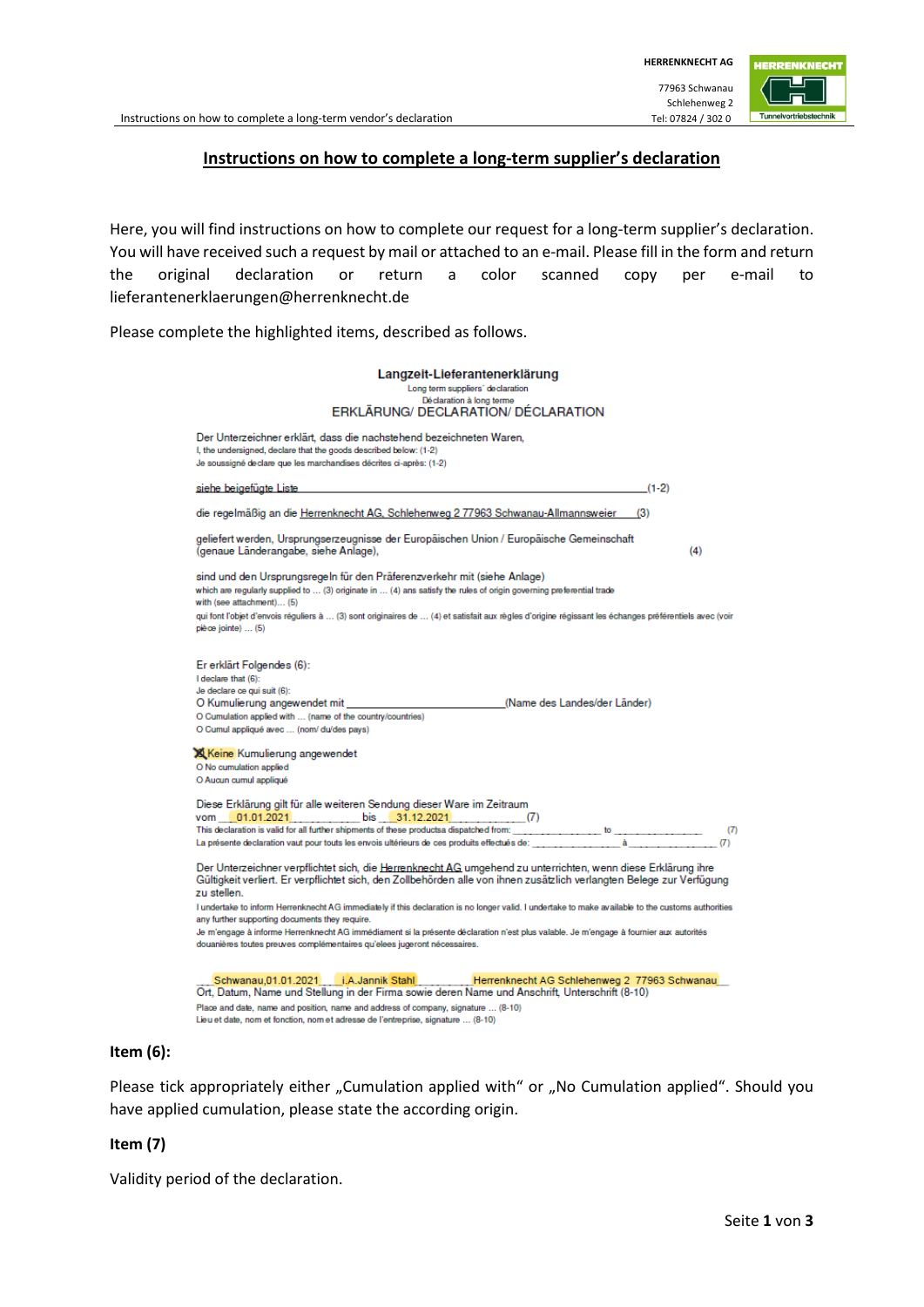There are several options:

- 1. Date of issue.
- 2. Validity period. The period may not expand beyond twelve months before or six months after the date of issue
- 3. Expiration date. The maximum validity period for a long-term supplier's declaration is twenty four months. Accordingly, the expiration date may not surpass twenty-four months after the beginning of the validity period

Therefore, the following constellations are possible:

Example concerning date of issue: A declaration is passed on  $15<sup>th</sup>$  July 2021 (date of issue:  $15<sup>th</sup>$  July 2021)

# **"This declaration is valid for all further shipments of these products dispatched from 1st January 2021 to 31st December 2021"**

Example concerning the validity period: On  $15<sup>th</sup>$  July 2021, a declaration of maximum validity is to be passed (date of issue 15<sup>th</sup> July 2021)

## **"This declaration is valid for all further shipments of these products dispatched from 16th July 2021 to 15th July 2023"**

2. example concerning the validity period: On  $15<sup>th</sup>$  July 2021, a declaration for the previous year is to be passed

# **"This declaration is valid for all further shipments of these products dispatched from 16th July 2020 to 31st December 2021"**

Example concerning the expiration date: On 15<sup>th</sup> July 2021, a declaration is passed for the following year (date of issue, 15<sup>th</sup> July 2021).

# **"This declaration is valid for all further shipments of these products dispatched from 1st January 2022 to 31st December 2022"**

### **Item (8-10)**

Please also fill in the following details:

- Date and location
- Full name and function, signature
- Name and address of the company